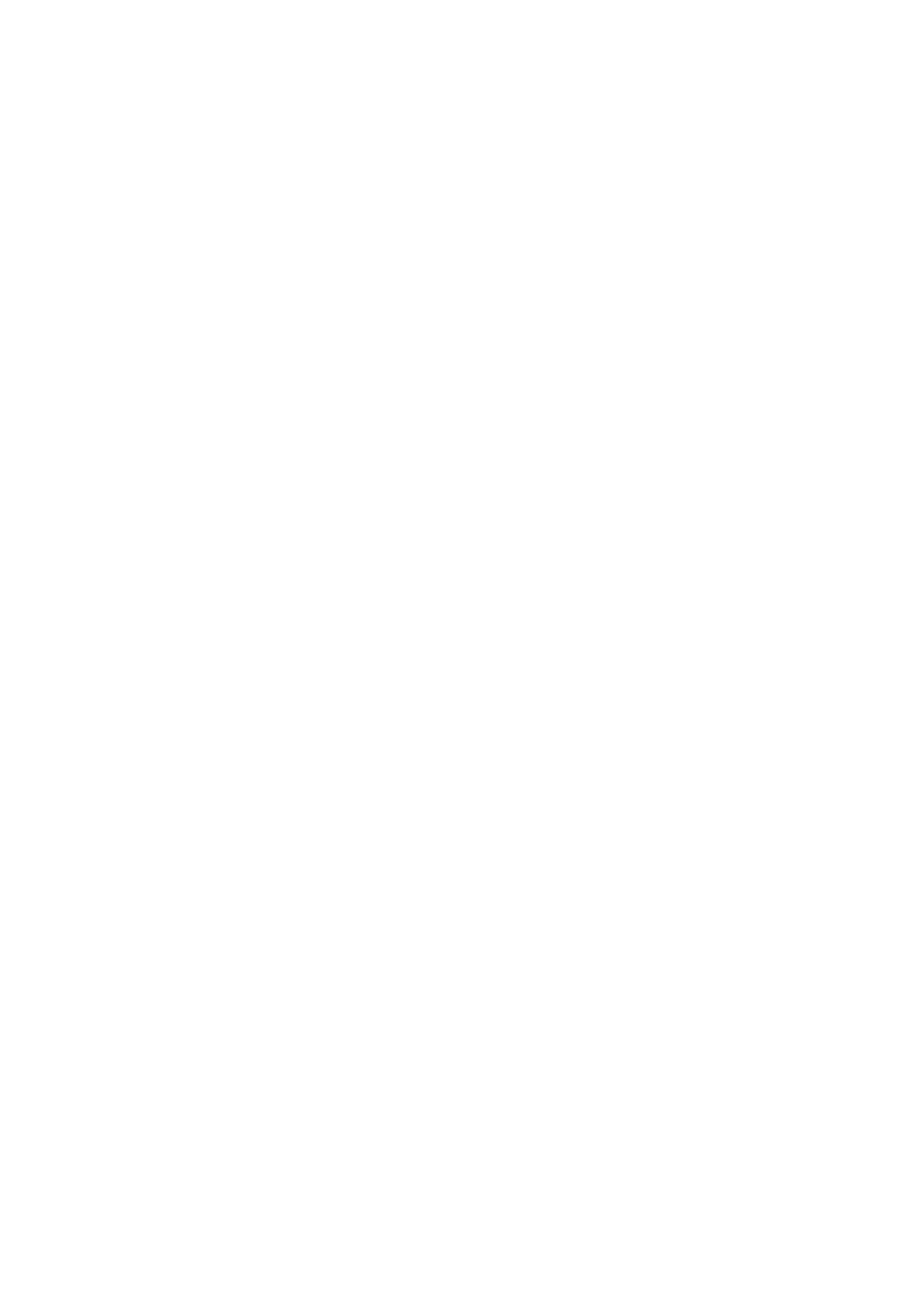# **NORTHERN TERRITORY OF AUSTRALIA**

As in force at 7 November 2011 \_\_\_\_\_\_\_\_\_\_\_\_\_\_\_\_\_\_\_\_

\_\_\_\_\_\_\_\_\_\_\_\_\_\_\_\_\_\_\_\_

#### **BARRANYI (NORTH ISLAND) LOCAL MANAGEMENT COMMITTEE REGULATIONS 1992**

#### **Regulations under the** *Territory Parks and Wildlife Conservation Act 1976*

#### **1 Citation**

These Regulations may be cited as the *Barranyi (North Island) Local Management Committee Regulations 1992*.

#### **2 Interpretation**

In these Regulations, unless the contrary intention appears:

*Barranyi Aboriginal Corporation* means the Aboriginal association of that name incorporated under the *Aboriginal Councils and Associations Act 1976* of the Commonwealth.

*Chairman* means the Chairman of the Committee.

*Committee* means the Barranyi (North Island) Local Management Committee established by regulation 3.

*member* means a member of the Committee.

*Park* means the area of land declared to be a park by the Administrator under section 12 of the Act, being all that parcel of land on North Island within the Sir Edward Pellew Group in the Northern Territory of Australia containing an area of 5421 hectares more or less, being Northern Territory Portion 3997 and being more particularly delineated on Survey Plan No. S90/316B, lodged with the Surveyor-General.

#### *relevant Aboriginals* means:

- (a) the traditional Aboriginal owners of the Park;
- (b) Aboriginals entitled to enter on and use or occupy the Park in accordance with Aboriginal tradition, whether or not that entitlement is qualified as to place, time, circumstance, purpose, permission or by any other factor; and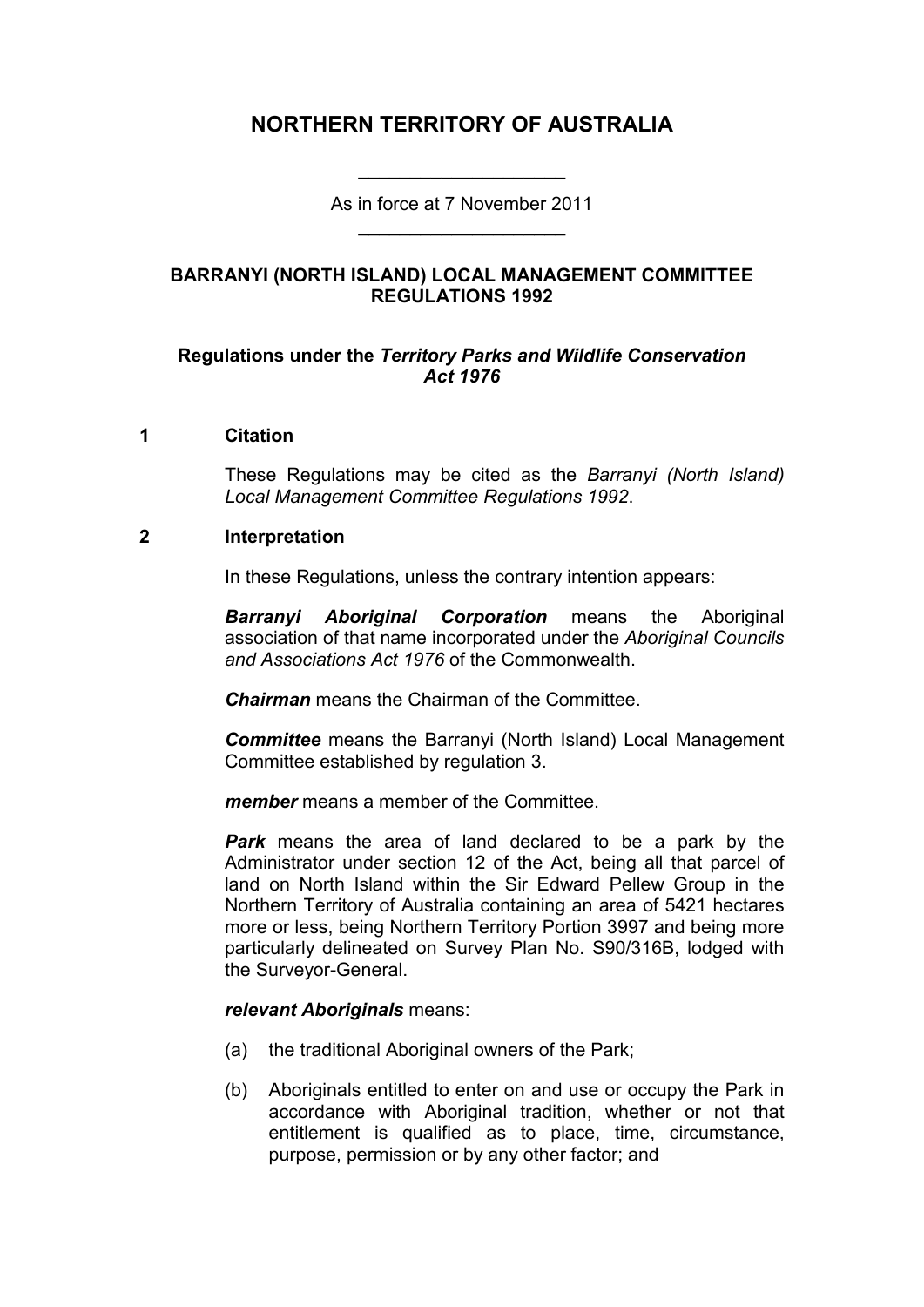(c) Aboriginals who are permitted by the Aboriginals referred to in paragraph (a) or (b) to enter on and use or occupy the Park.

#### **3 Establishment of Committee**

There is established by these Regulations a committee to be known as the Barranyi (North Island) Local Management Committee.

### **4 Composition of Committee**

- (1) Subject to subregulation (2), the Committee shall consist of 10 members appointed by the Minister, of whom:
	- (a) 6 shall be persons appointed on the nomination of the Barranyi Aboriginal Corporation;
	- (b) 2 shall be employees within the meaning of the *Public Sector Employment and Management Act 1993*; and
	- (c) 2 shall be residents of Borroloola.
- (2) A person who is a member of the Legislative Assembly or of either House of the Parliament of the Commonwealth is not eligible to be appointed or to hold office as a member.
- (3) As soon as practicable after an appointment under subregulation (1) has been made, the Minister shall cause notice of the appointment to be published in the *Gazette*.
- (4) Subject to regulations 5 and 6, a member holds office for a period of 3 years but:
- (a) is eligible for reappointment; and
- (b) shall continue in office until reappointed or a successor is appointed.
- (5) Where a member appointed under subregulation (1)(a) is or is about to become unable, whether on account of illness or otherwise, to perform the duties of the member's office, the Barranyi Aboriginal Corporation may appoint a person to act in place of the member during the period the member is unable to perform the duties, unless the member has, under regulation 8(4), given to another member a general authority to vote for him or her at meetings of the Committee during the first-mentioned member's inability to perform his or her duties.
- (6) A person appointed to act in the place of a member has all the functions and powers of the member.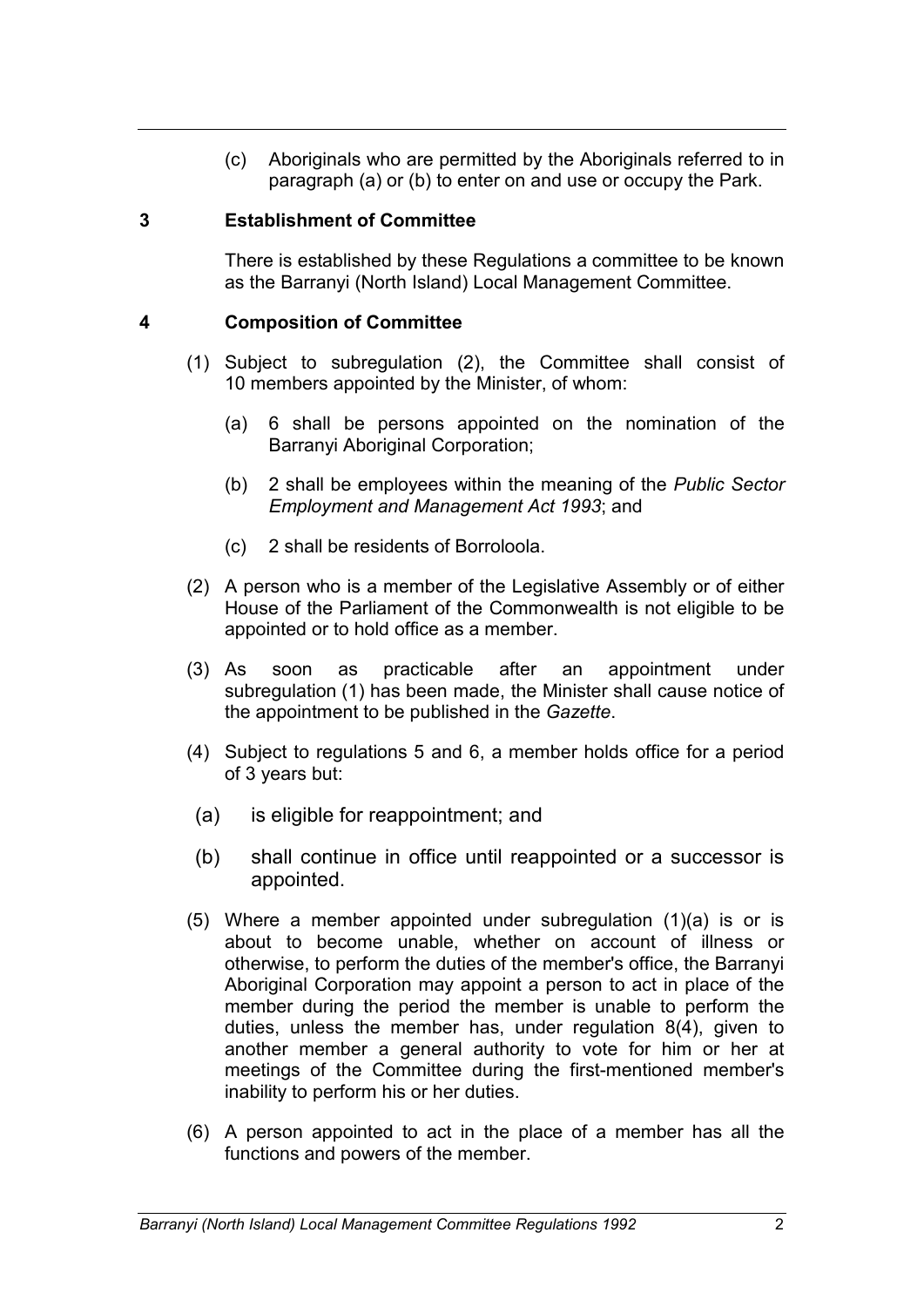(7) The performance of a function or the exercise of a power of the Committee is not affected by reason only of there being a vacancy in the office of a member.

#### **5 Resignation of member**

A member may resign his or her office by writing, signed by or with the authority of the member, delivered to the Minister.

#### **6 Appointment of new member**

- (1) The Minister shall, as soon as practicable after:
	- (a) receiving the resignation of a member;
	- (b) being advised in writing by the Barranyi Aboriginal Corporation that, in its opinion, a member appointed on its nomination has failed properly to perform the duties of the member's office; or
	- (c) becoming aware of a member's inability to continue as a member because of illness or for any other reason,

terminate the appointment of the person as a member.

- (2) The Minister shall, as soon as practicable after:
	- (a) becoming aware of the death of a member; or
	- (b) terminating the appointment of a person as a member under subregulation (1),

appoint another person, with the same qualification for membership as the person in whose place the person is appointed, to be a member.

#### **7 Chairman**

- (1) The Minister shall, as soon as practicable after the establishment of the Committee, or at any time when the office of Chairman is vacant, convene a meeting of the Committee for the purpose of electing a member as the Chairman.
- (2) The Minister shall appoint one of the members appointed under regulation 4(1)(a) to preside at a meeting referred to in subregulation (1).
- (3) The Chairman of the Committee shall be elected by the Committee from among the members appointed under regulation 4(1)(a).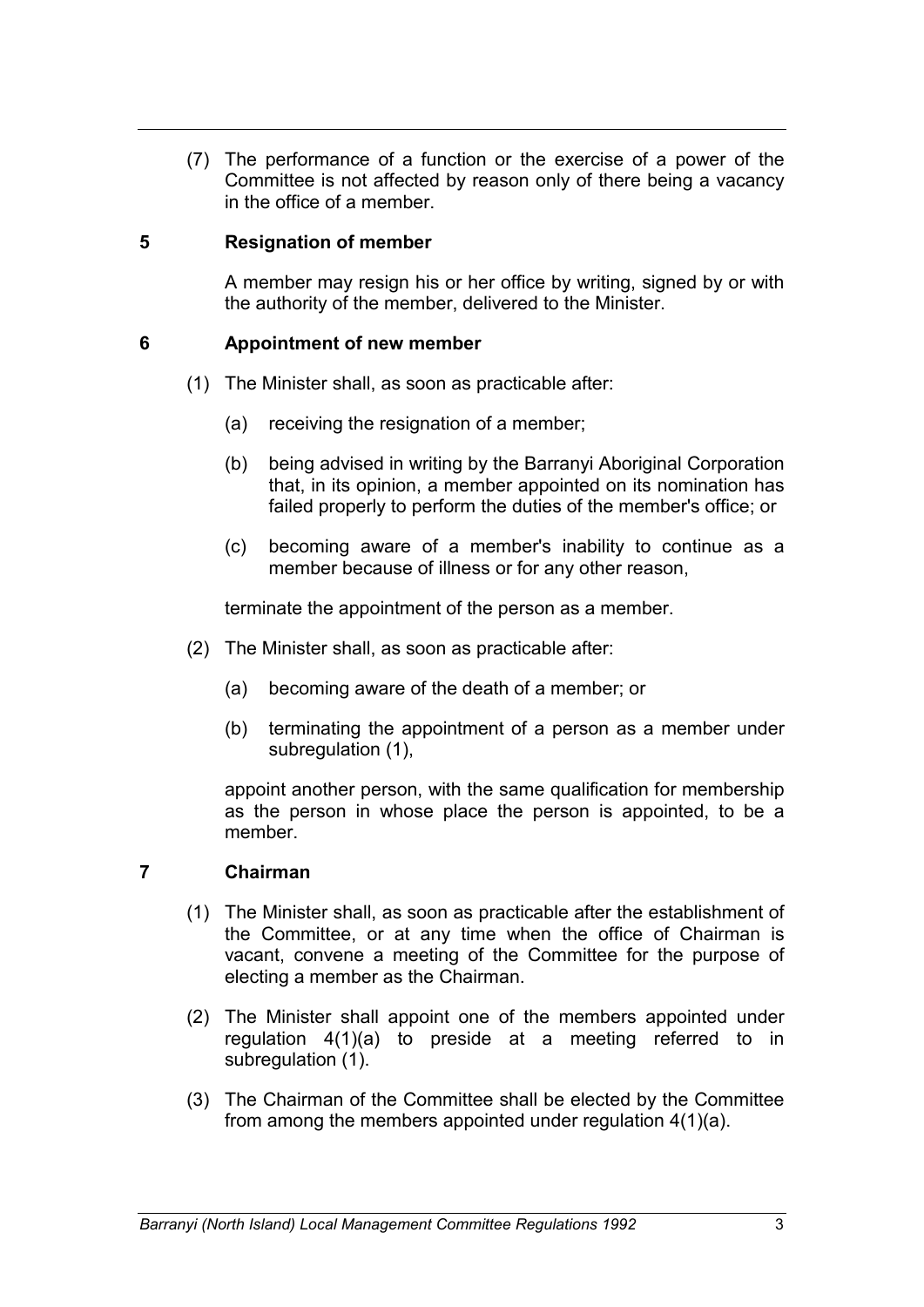- (4) Where a member is elected as Chairman at a meeting referred to in subregulation (1), the member shall preside at the meeting in place of the member appointed under subregulation (2).
- (5) Subject to subregulation (6), the Chairman holds office, provided he or she remains a member, for 3 years and is eligible for re-election.
- (6) The Committee may at any time, by resolution, remove the Chairman from office and elect another member appointed under regulation 4(1)(a) as Chairman.

#### **8 Calling of meetings, procedure, &c.**

- (1) The Chairman shall call such meetings of the Committee as are necessary for the performance of its functions and the exercise of its powers but, in any case, shall call not less than 2 meetings in each calendar year.
- (2) At any time:
	- (a) the Minister may direct; or
	- (b) not less than 3 members may request,

the Chairman to call a meeting of the Committee and the Chairman shall call a meeting accordingly.

- (3) At a meeting of the Committee:
	- (a) the Chairman, if present, shall preside or, if the Chairman is not present, the members present shall elect one of their number to preside;
	- (b) subject to subregulation (4), 6 members, of whom 4 shall be members appointed under regulation 4(1)(a), constitute a quorum;
	- (c) questions arising shall be determined by a majority of the votes of the members present and, in the event of an equality of votes, the person presiding shall have a casting vote as well as a deliberative vote; and
	- (d) subject to these Regulations, the Committee shall determine the procedures to be followed at or in connection with the meeting.
- (4) A member may, in writing under the member's hand or with the member's authority, give to another member a general authority to vote for the first-mentioned member at a meeting of the Committee and the member given the authority may vote for the first-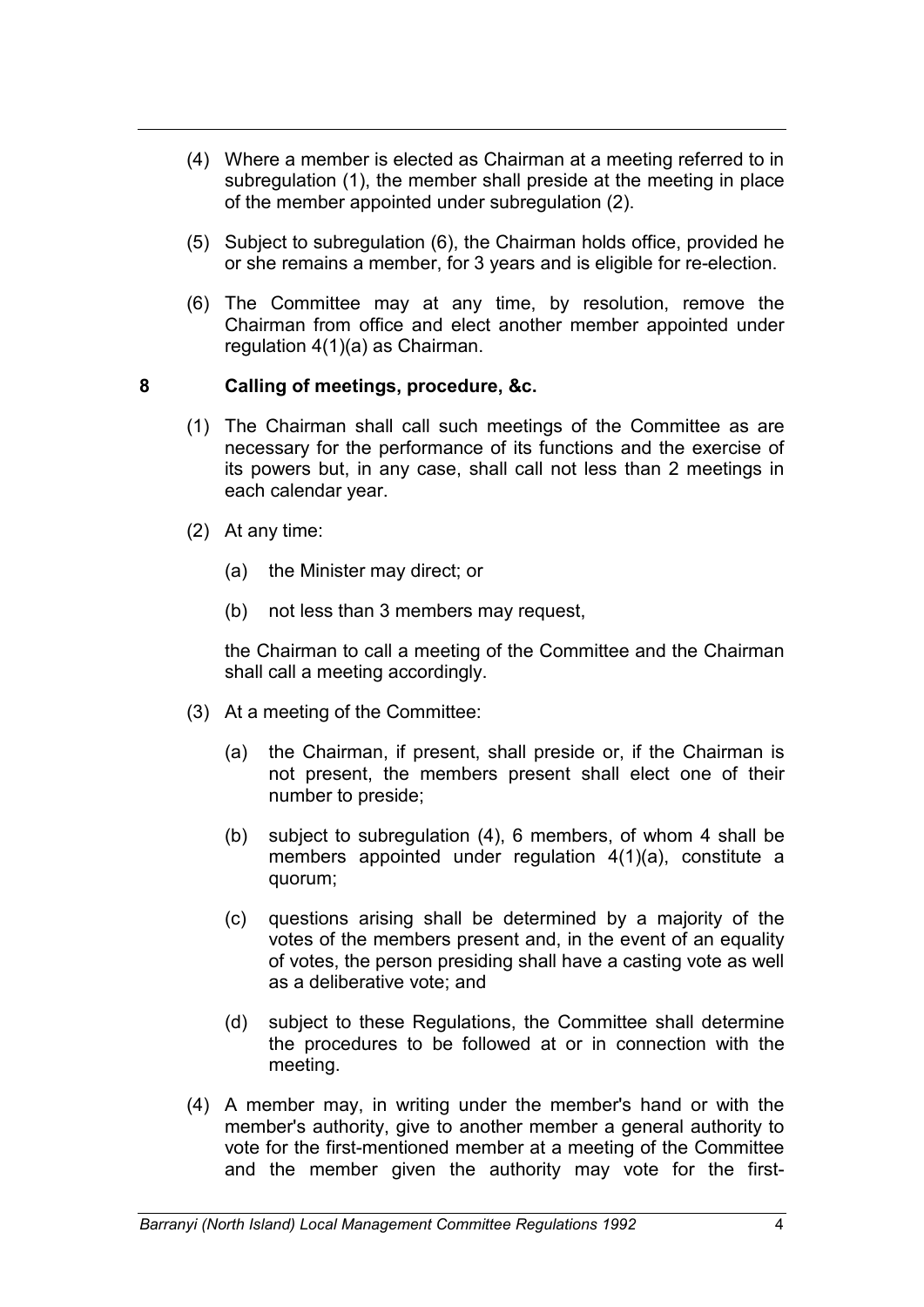mentioned member at the meeting and shall, for the purposes of subregulation (3)(b), be counted towards a quorum as though he or she were also the first-mentioned member but the authorised member shall not vote on behalf of more than one member, and may be counted in place of one member only with the same qualification.

- (5) The Committee shall cause records of the Committee's meetings to be kept and, as soon as practicable after each meeting, shall cause a copy of the minutes of the meeting to be given to each member and to the Minister.
- (6) A member may require the Committee to admit to a meeting of the Committee such persons as the member considers necessary to advise the member on matters being considered at the meeting and may require the Committee to allow such persons, or any of them, to address the meeting on the member's behalf, and the Committee shall admit those persons and allow them to address the meeting accordingly.
- (7) A person admitted pursuant to subregulation (6) to a meeting of the Committee shall not vote on a matter at the meeting.

#### **9 Functions and powers of Committee**

- (1) The Committee is, in the performance of its functions and the exercise of its powers, subject to the Act and the plan of management for the Park.
- (2) The functions of the Committee are:
	- (a) to assist the Commission in the preparation and assessment of the plan of management for the Park and of any subsequent amendments of the plan;
	- (b) to determine, for the purpose of providing guidance to the Commission, matters relating to the day to day management of the Park;
	- (c) to determine, in consultation with the Commission, the location of works and facilities in the Park;
	- (d) to assist the Commission in protecting the environment of the Park, and in particular, protecting sites and areas identified to the Committee by the Barranyi Aboriginal Corporation as being significant to Aboriginals in accordance with Aboriginal tradition;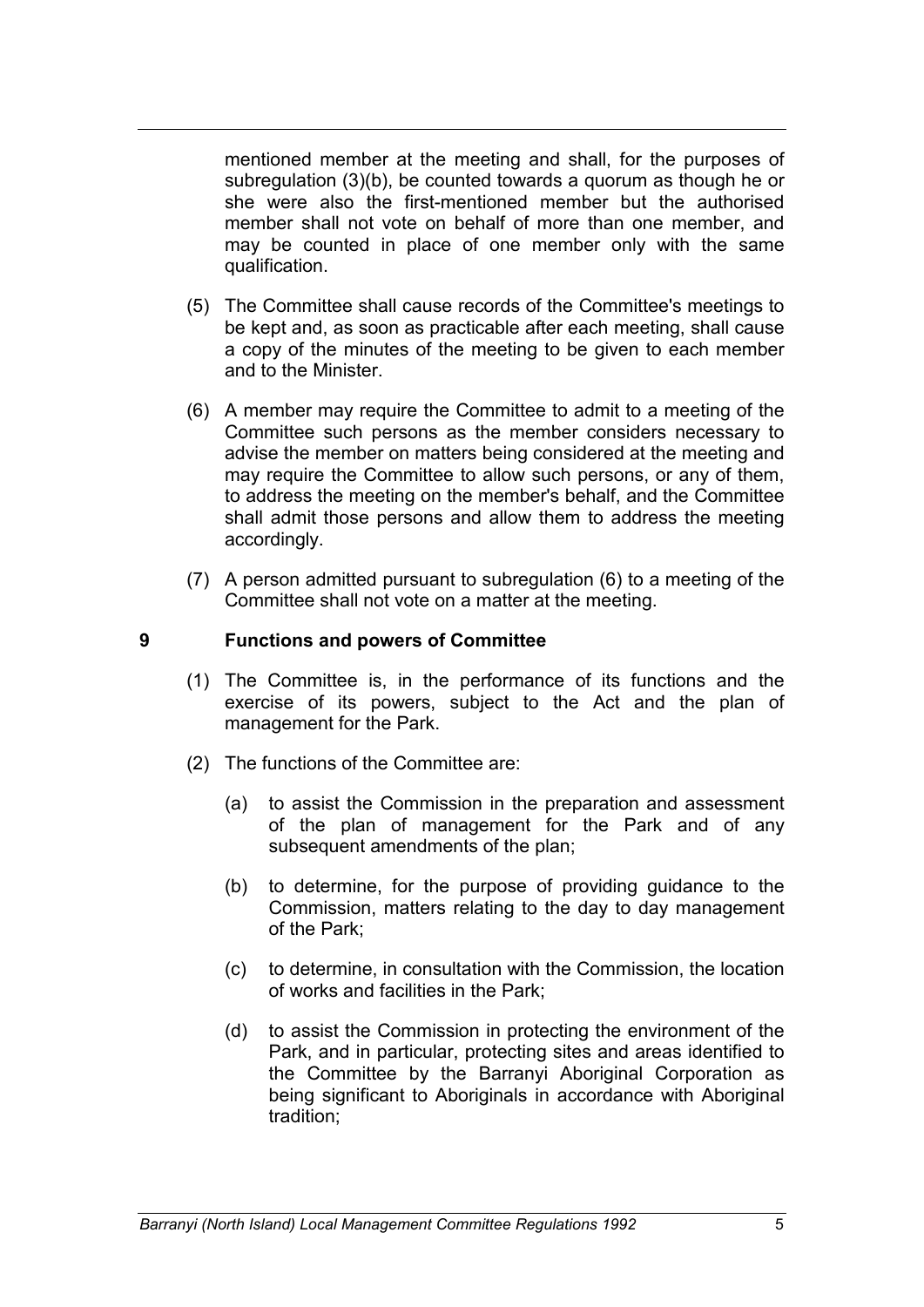- (e) to nominate Aboriginals to assist the Commission in the selection of persons to be employed by the Commission in the Park;
- (f) to protect the rights of relevant Aboriginals to occupy and use the Park;
- (g) to encourage the maintenance of the Aboriginal tradition of relevant Aboriginals in the Park;
- (h) to promote Aboriginal involvement in the administration and management of the Park;
- (j) to promote the traditional skills of Aboriginals in the management of the Park;
- (k) to promote a knowledge and understanding of, and respect for, the traditional languages, culture, customs and skills of relevant Aboriginals;
- (m) to make recommendations to the Commission relating to the content of educational or interpretive programs to be used in the Park;
- (n) to make recommendations to the Commission relating to filming in the Park;
- (p) to make recommendations to the Commission relating to staff training programs for persons employed by the Commission in the Park and in particular relating to the Aboriginal content of such programs;
- (q) to make recommendations to the Commission relating to the use of the Park by the public and in particular relating to the granting of concessions and licences for tour operations and commercial enterprises;
- (r) to make recommendations to the Commission relating to entry and other charges, if any, in the Park and the application of those charges;
- (s) to seek reservations of land under Part 6, Division 1 of the *Mineral Titles Act 2010* in respect of the Park;
- (t) to make recommendations to the Commission relating to access by persons to areas within the Park;
- (u) to make recommendations to the Commission relating to camping in the Park and the establishment of camping grounds, if any;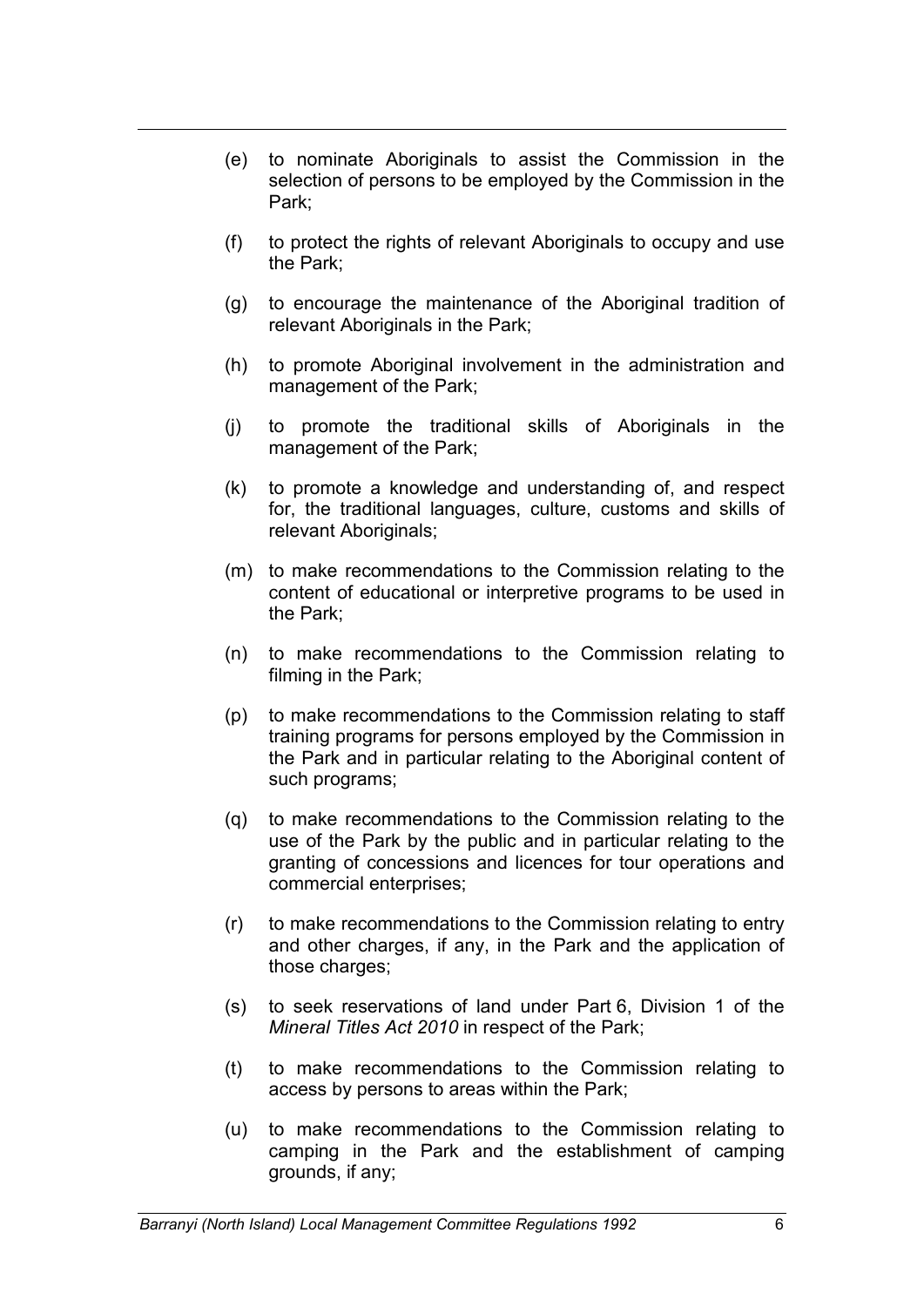- (w) to encourage Aboriginal business and commercial initiatives and enterprises in the Park;
- (y) to make recommendations to the Commission relating to the employment by the Commission of relevant Aboriginals in the Park; and
- (z) to make recommendations to the Commission relating to the expenditure of budgetary allocations in the Park.
- (3) The Committee has the power to do all things that are necessary or convenient to be done for or in connection with, or incidental to the performance of, its functions.

#### **10 Members shall not disclose information**

A member shall not disclose information obtained in the course of the member's duties as a member unless the disclosure is made in the course of those duties.

#### **11 Publication of Regulations**

- (1) Section 57 of the *Interpretation Act 1978* does not apply to these Regulations.
- (2) Copies of these Regulations shall be available for inspection by members of the public during office hours at the offices of the Commission.